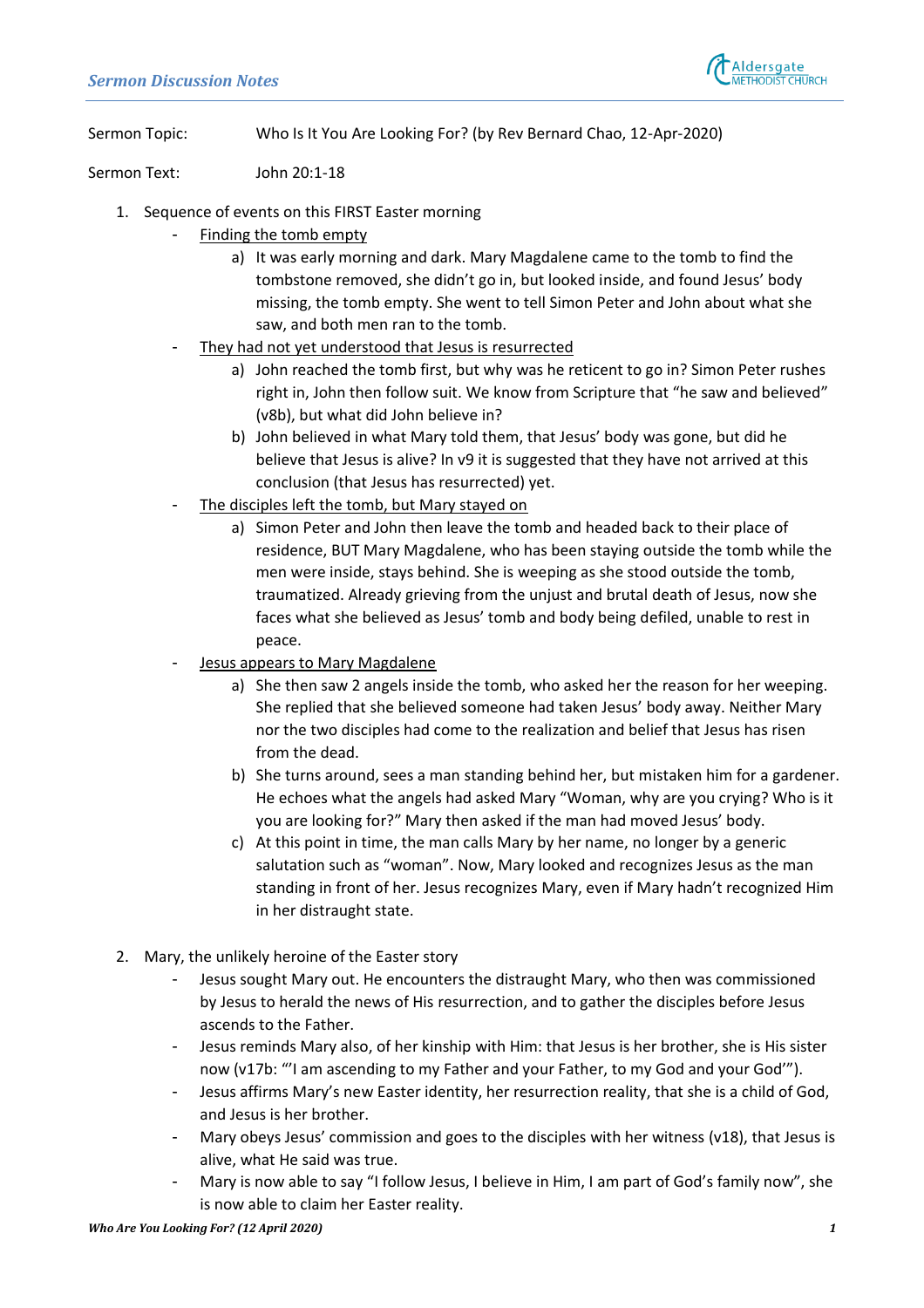

- How about us? Are we able to declare that we follow Jesus, that we believe in him, and that we are part of God's family? Is this our Easter reality as well?
- 3. Story of Mary Magdalene, the silent follower, the marginalized
	- Mary was a Jewish woman, a follower of Jesus and travelled with Him. She witnessed His death and burial. She supported His ministry with her resources. She was delivered from the 7 demons through the ministry of Jesus and His disciples.
	- Sometimes she is referred to as the Apostle to the Apostles, because she is the first to testify of Jesus' empty tomb and resurrection.
	- Jesus' resurrection is therefore that first Easter morning, witnessed first by someone who is not a man, and not part of the elite.
	- Mary is one of the silent members of society, an unmarried woman with a demonic history or a history of mental illness. She belongs to the marginalized group of people.
	- Sometimes we might feel like Mary: unnoticed, that we are less than others. Or we may be like Mary, having a chequered past, but we have been following Jesus for some time now.
	- Could it be that we, like Mary, be used by Jesus as worthy witnesses in front of the elites of the church?
	- Perhaps this Easter, Jesus is revealing Himself to people just like us, and reminding us that God has an Easter commission for us.
- 4. Living in disrupted times
	- We are living in disrupted times, and we are now in the centre stage.
	- With the onset of COVID-19, churches are empty of worshippers, with Lent and Easter being so different from the past. We have never experienced anything like this. Even in the WW2, churches were not shuttered close like they are now.
	- As the events unfolded, churches first adopted precautionary measures like doing checks for church attendees and contact tracing data collection, then the service attendance has to be scaled down and worshippers spaced apart in the same worship space. And as we begin holding live streaming for services, news came that services held in churches have to be stopped and we need to go on complete live streaming. Now we wonder how to do live streaming when there is no one in church.
	- Now, churches are closed entirely. Suddenly, all the usual practices, patterns of worship and religious orders are all upset and turned upside down. Pastors, preachers and worship leaders no longer hold centre stage. Liturgies have shifted to small groups, and even this is currently impossible with the start of the Circuit Breaker month.
	- Families, homes, and individuals have taken centre stage now. We can no longer rely on pastors, preachers and worship leaders.
	- Suddenly, parents have become preachers and teachers to their children. Children have become worship leader and prophets to each other and to the adults. Working adults have become pastors and ministers to their colleagues. Youth have become missionaries to the digital generation and to the digital dinosaurs.
	- Things have become different, even for the church.
	- As unnerving, anxious, disrupted and confused as some of us may feel, perhaps this may not be such a bad thing.
	- Mary's encounter and exchange with Jesus provides us a powerful scriptural basis and call to a paradigm reorientation. To who each and everyone of us really is in the eyes of our Lord Jesus.
- 5. Who are you looking for?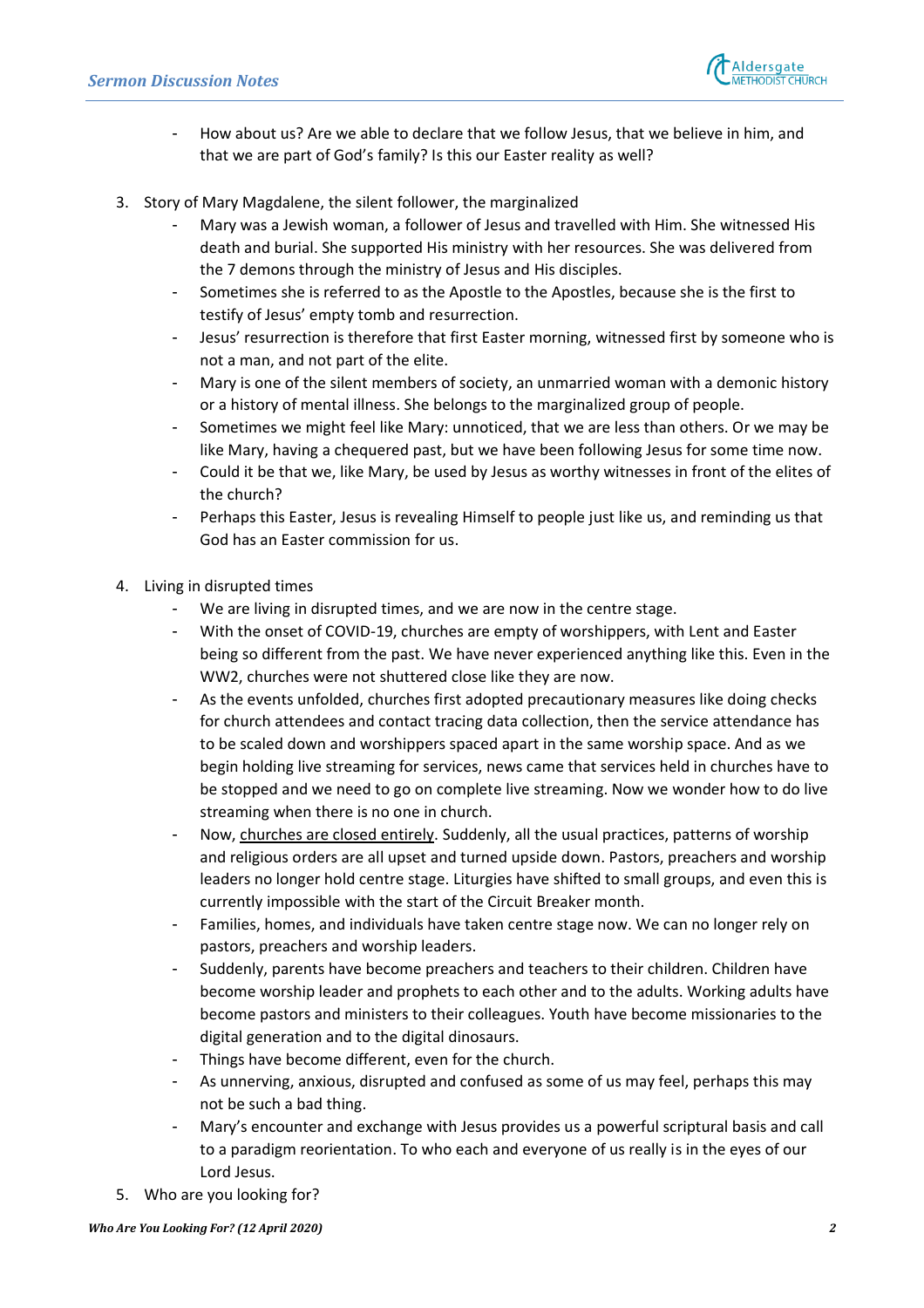

- The question that Jesus asks "Who is it that you are looking for?" is an Easter challenge to identify Jesus accurately, and to identify ourselves more precisely.
- Who are you worshipping this Easter? Who is it you see?
- The real Jesus, or the version of Jesus that has been watered down over time:
	- a) By regurgitation or patterns of familiar worship that you do as a matter of familiar route or habit, with no awareness or real encounter with God?
	- b) By a dependence on the pastors and leaders to do the work of the church?
	- c) By an avoidance of God's prompting, and commission to witness Jesus through good works and telling those that God has left in your path and life, to share the reality of Easter and Jesus with.
- This watered-down version of Jesus is fake news. It is not life giving, and ends in a tomb that never opens.
- 6. Jesus' extraordinary commission for ordinary followers
	- This account in John, of Mary and Jesus, gives an extraordinary commission for ordinary followers.
	- The real Jesus emerged from the tomb, and immediately encounters His ordinary follower, and issues an extraordinary commission (v17): "Do not hold onto me, go, tell."
		- Jesus' Easter commission to Mary and to us tells us two things:
			- a) You are important to Him, and you are somebody, not nobody. You are made in the God's image, loved by the Father and noticed by Jesus. You are so important that the Spirit of Christ, the Holy Spirit, lives in you and fills you.
			- b) Jesus has a job for you, the responsibility for Christian ministry and witness is yours. This job cannot wait. We are to go and tell of how Jesus met you, how He healed you, what He has done for you. Jesus commissions you to tell your story of encountering Him.
- 7. Jesus is never constrained to the church
	- The picture of the empty tomb and the picture of the empty churches, is unnerving for many.
	- Why was Mary troubled when she saw an empty tomb? Why are you troubled when you see an empty church?
	- Our nerves, our fears and our anxiety point to a pre-Easter, pre-resurrection, incomplete understanding. Post-Easter, post-resurrection reality is that Jesus is no longer in a tomb. He is alive and He has gone out!
	- The post COVID-19, post Circuit Breaker reality is that Jesus is not and never has been limited and constrained to the church. He is already everywhere.
	- That first Easter showed us that Jesus is in a hurry to save, He cannot wait.
	- Jesus is alive and already calling the rest of the world to taste and see that the Lord is good. He wants every person to experience the fullness of life and life eternally in communion with God and all the saints.
	- We are the delivery channels and social media influencers of this Good News.
		- Mary's amazing Easter encounter with Jesus, calls us back to these truths:
			- a) I follow a living Saviour, Jesus, this is my Easter reality.
			- b) I am so important to Jesus that He calls me sister/brother, and we have the same Heavenly Father, this is my Easter family.
			- c) I have an urgent job to do, the royal commission from Jesus to tell my story of how Jesus met me, this is my Easter destiny.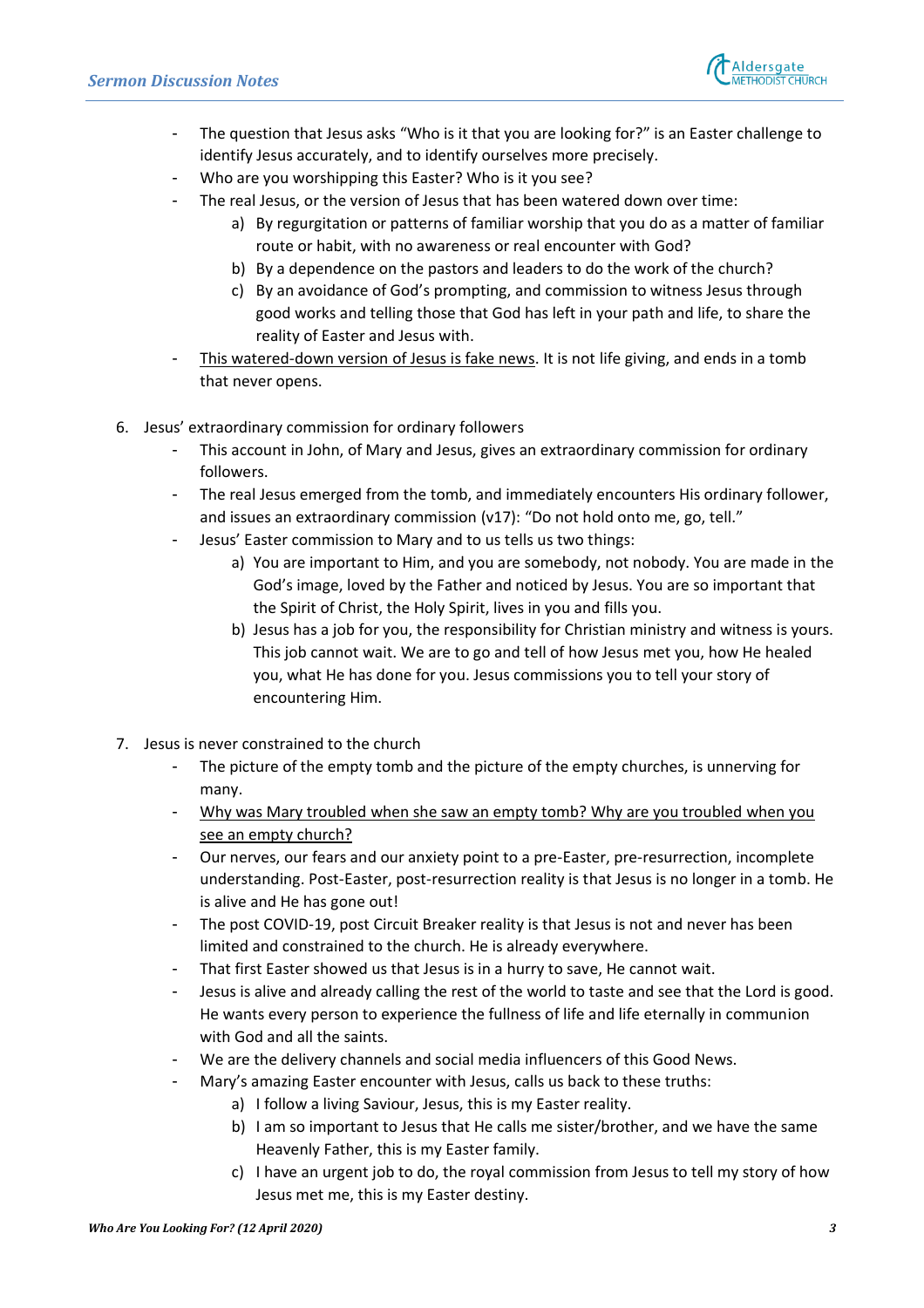

## **Cell Group Reflection & Discussion**

1. How has the goodness of God been displayed in your life? Have you ever used God's goodness in your life as an opportunity to share with others about who God is and what he has done for them? If so, who did you tell about God's goodness and how did the conversation go?

Read John 20:11-18 2.

- 2. What do you know about Mary who weeps at the tomb? Read Luke 8:1-3; John 19:25; John 20:1; and Luke 24:10-11.
- 3. How would you describe Mary's devotion to Jesus?
- 4. What are some possible reasons that Mary mistook Jesus as Gardener?
- 5. With what word does Mary respond to Jesus? What is the significance of this title? What is Mary trying to communicate to Jesus when she addresses him with the title "Rabboni"?
- 6. What is Jesus communicating when he makes the following statements from John 20:17: "Do not cling to me"? Does Jesus not want Mary to touch him? What does Jesus want Mary to do, that is more important than "clinging" to him?
- 7. How would you describe your devotion to Jesus?
- 8. Is Jesus your Lord, even in the midst of difficult and uncertain times? What can you do or say during times of trial and struggle that tells people around you that Jesus is your Lord?